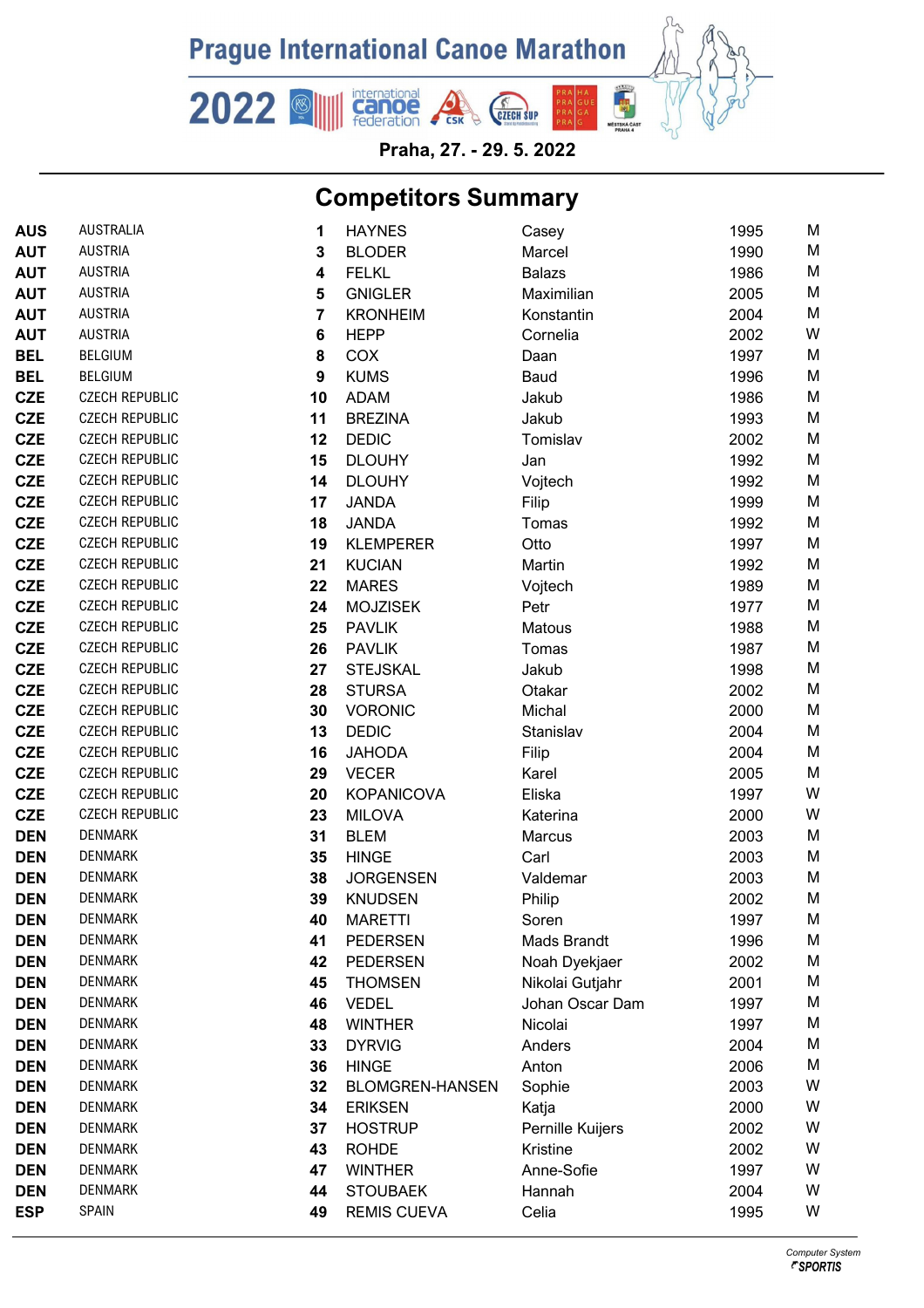

Praha, 27. - 29. 5. 2022

## **Competitors Summary**

| <b>FRA</b>               | <b>FRANCE</b>                    | 51       | <b>BOULANGER</b>                | Stephane          | 1987         | М      |
|--------------------------|----------------------------------|----------|---------------------------------|-------------------|--------------|--------|
| <b>FRA</b>               | <b>FRANCE</b>                    | 52       | <b>CANDY</b>                    | Jeremy            | 1990         | Μ      |
| <b>FRA</b>               | <b>FRANCE</b>                    | 53       | <b>FRISCH</b>                   | Philippe          | 2002         | M      |
| <b>FRA</b>               | <b>FRANCE</b>                    | 54       | <b>GENIESSE</b>                 | Beaudoin          | 1999         | M      |
| <b>FRA</b>               | <b>FRANCE</b>                    | 57       | <b>MILLE</b>                    | Lois              | 2000         | M      |
| <b>FRA</b>               | <b>FRANCE</b>                    | 58       | <b>URBAN</b>                    | Quentin           | 1988         | M      |
| <b>FRA</b>               | <b>FRANCE</b>                    | 50       | <b>BOISNARD</b>                 | Lou               | 2001         | W      |
| <b>FRA</b>               | <b>FRANCE</b>                    | 55       | <b>KESSLER</b>                  | Amelie            | 1985         | W      |
| <b>GBR</b>               | <b>GREAT BRITAIN</b>             | 60       | <b>DOWDEN</b>                   | Tim               | 2001         | M      |
| <b>GBR</b>               | <b>GREAT BRITAIN</b>             | 62       | <b>DUFFIELD</b>                 | Lewis             | 1995         | M      |
| <b>GBR</b>               | <b>GREAT BRITAIN</b>             | 64       | <b>MCINTYRE</b>                 | Alexander         | 2000         | M      |
| <b>GBR</b>               | <b>GREAT BRITAIN</b>             | 65       | <b>MISSEN</b>                   | James             | 1996         | M      |
| <b>GBR</b>               | <b>GREAT BRITAIN</b>             | 67       | <b>PETERSEN</b>                 | Joseph            | 1999         | M      |
| <b>GBR</b>               | <b>GREAT BRITAIN</b>             | 59       | <b>BROOKES</b>                  | Katie             | 2002         | W      |
| <b>GBR</b>               | <b>GREAT BRITAIN</b>             | 61       | <b>DUFFIELD</b>                 | Florence          | 2000         | W      |
| <b>GBR</b>               | <b>GREAT BRITAIN</b>             | 63       | <b>FREEMAN</b>                  | Anoushka          | 1999         | W      |
| <b>GBR</b>               | <b>GREAT BRITAIN</b>             | 66       | <b>PETERS</b>                   | Freya             | 2001         | W      |
| <b>GBR</b>               | <b>GREAT BRITAIN</b>             | 68       | <b>SOLWAY</b>                   | Rebekah           | 1999         | W      |
| <b>GER</b>               | <b>GERMANY</b>                   | 71       | <b>GEBHARDT</b>                 | Claas             | 1999         | M      |
| <b>GER</b>               | <b>GERMANY</b>                   | 77       | <b>KRAUS</b>                    | Arne              | 2003         | M      |
| <b>GER</b>               | <b>GERMANY</b>                   | 78       | <b>KRAUTLOHER</b>               | Simon             | 1993         | M      |
| <b>GER</b>               | <b>GERMANY</b>                   | 81       | <b>PAUFLER</b>                  | Marcel            | 1995         | M      |
| <b>GER</b>               | <b>GERMANY</b>                   | 82       | <b>PAUFLER</b>                  | Nico              | 1998         | M      |
| <b>GER</b>               | <b>GERMANY</b>                   | 84       | <b>REH</b>                      | Leif              | 1997         | M      |
| <b>GER</b>               | <b>GERMANY</b>                   | 89       | <b>WERNER</b>                   | Jannis            | 1999         | M      |
| <b>GER</b>               | <b>GERMANY</b>                   | 73       | <b>GOOSSEN</b>                  | Linus             | 2006         | M      |
| <b>GER</b>               | <b>GERMANY</b>                   | 74       | <b>GOTZL</b>                    | Maximilian        | 2004         | M      |
| <b>GER</b>               | <b>GERMANY</b>                   | 75       | <b>HASENACK</b>                 | Moritz            | 2004         | M      |
| <b>GER</b>               | <b>GERMANY</b>                   | 83       | <b>RAEDER</b>                   | <b>Niels</b>      | 2004         | M      |
| <b>GER</b>               | <b>GERMANY</b>                   | 87       | <b>SCHLENSOG</b>                | Tim               | 2005         | М      |
| <b>GER</b>               | <b>GERMANY</b>                   | 72       | <b>GERWIN</b>                   | Neele             | 2002         | W      |
| <b>GER</b>               | <b>GERMANY</b>                   | 76       | <b>HEINE</b>                    | Laila             | 2003         | W      |
| <b>GER</b>               | <b>GERMANY</b>                   | 79       | <b>LUDA</b>                     | Ardis             | 2001         | W      |
| <b>GER</b>               | <b>GERMANY</b>                   | 85       | <b>RUBEL</b>                    | Jil               | 2003         | W      |
| <b>GER</b>               | <b>GERMANY</b><br><b>GERMANY</b> | 69       | <b>BURANDT</b>                  | Alina             | 2004         | W      |
| <b>GER</b>               |                                  | 70       | <b>FINK</b>                     | Caroline          | 2004         | W      |
| <b>GER</b>               | <b>GERMANY</b><br><b>GERMANY</b> | 80       | <b>MOOTZ</b>                    | Annabelle         | 2006         | W      |
| <b>GER</b>               | <b>GERMANY</b>                   | 86       | SABANOVIC                       | Eva-Lotte         | 2005         | W<br>W |
| <b>GER</b>               | <b>HUNGARY</b>                   | 88<br>90 | <b>SOMMER</b><br><b>HORVATH</b> | Hjordis<br>Marton | 2005<br>2000 | M      |
| <b>HUN</b><br><b>HUN</b> | <b>HUNGARY</b>                   | 92       | <b>MATHE</b>                    | Krisztian         | 1994         | M      |
| <b>HUN</b>               | <b>HUNGARY</b>                   | 93       | PELI                            | Zalan             | 2002         | M      |
| <b>HUN</b>               | <b>HUNGARY</b>                   | 91       | <b>KISZLI</b>                   | Vanda             | 1993         | W      |
| <b>IRL</b>               | <b>IRELAND</b>                   | 95       | <b>FOLEY</b>                    | Ronan             | 2000         | M      |
| <b>IRL</b>               | <b>IRELAND</b>                   | 94       | <b>DONNELLAN</b>                | Paul              | 2004         | М      |
| <b>IRL</b>               | <b>IRELAND</b>                   | 96       | <b>HARRIS</b>                   | Finn              | 2005         | M      |
| <b>IRL</b>               | <b>IRELAND</b>                   | 97       | <b>HIGGINS</b>                  | <b>Ben Callum</b> | 2005         | М      |
| <b>IRL</b>               | <b>IRELAND</b>                   | 98       | NI DRISCEOIL                    | Eabha             | 2004         | W      |
|                          |                                  |          |                                 |                   |              |        |